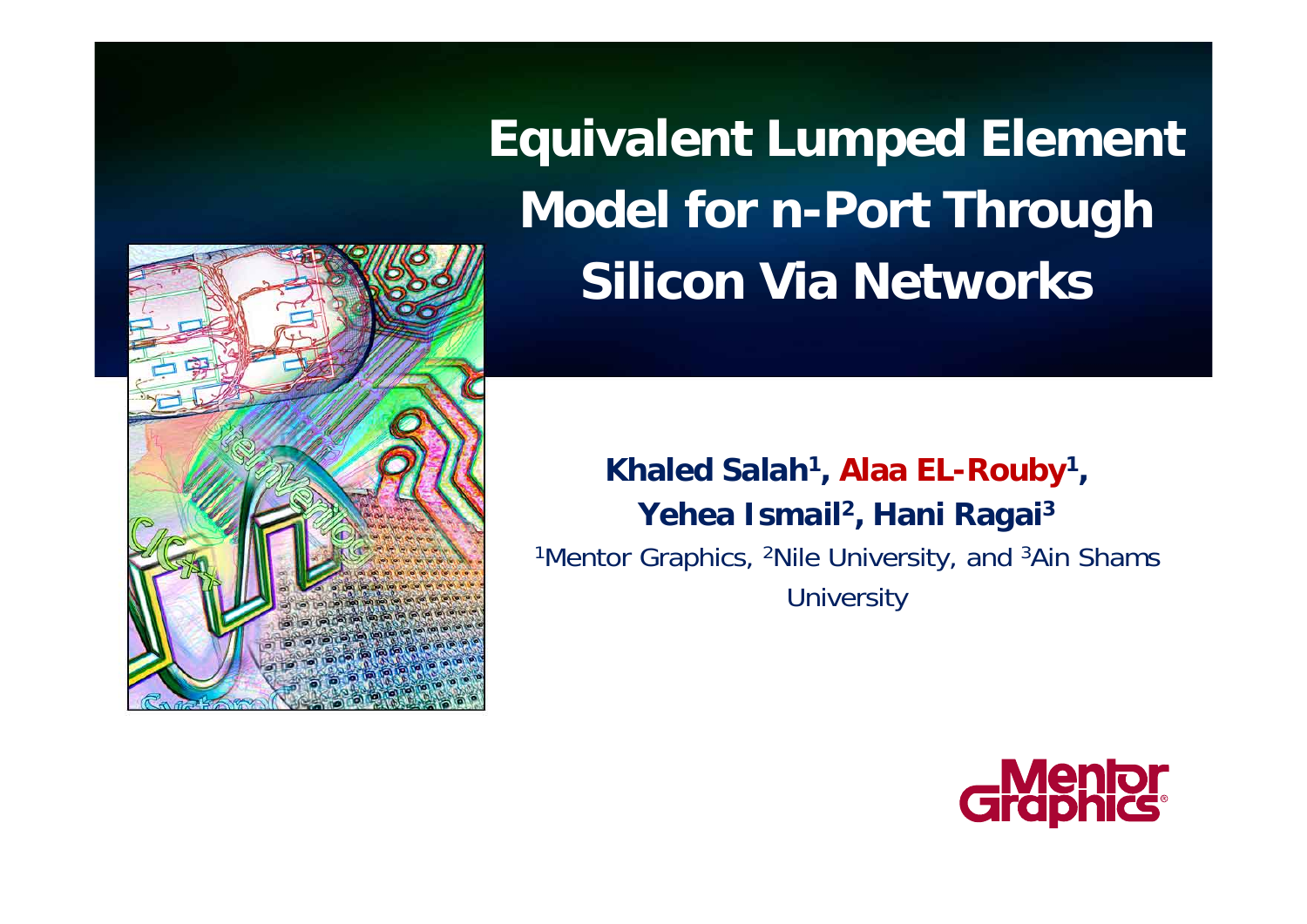### **Outline**

- **Introduction**
- **Objective**
- Modeling Methodology
- Physical TSV Modeling
	- Modeling Methodology
	- Physics-based Lumped Element Model for the TSVs
	- Characteristics of Multi-TSV Structures
	- Closed Form Expressions for the Model's Elements
- Proposed Lumped Element Model Validation
- The TSV Impact on Circuit Performance
- Conclusion

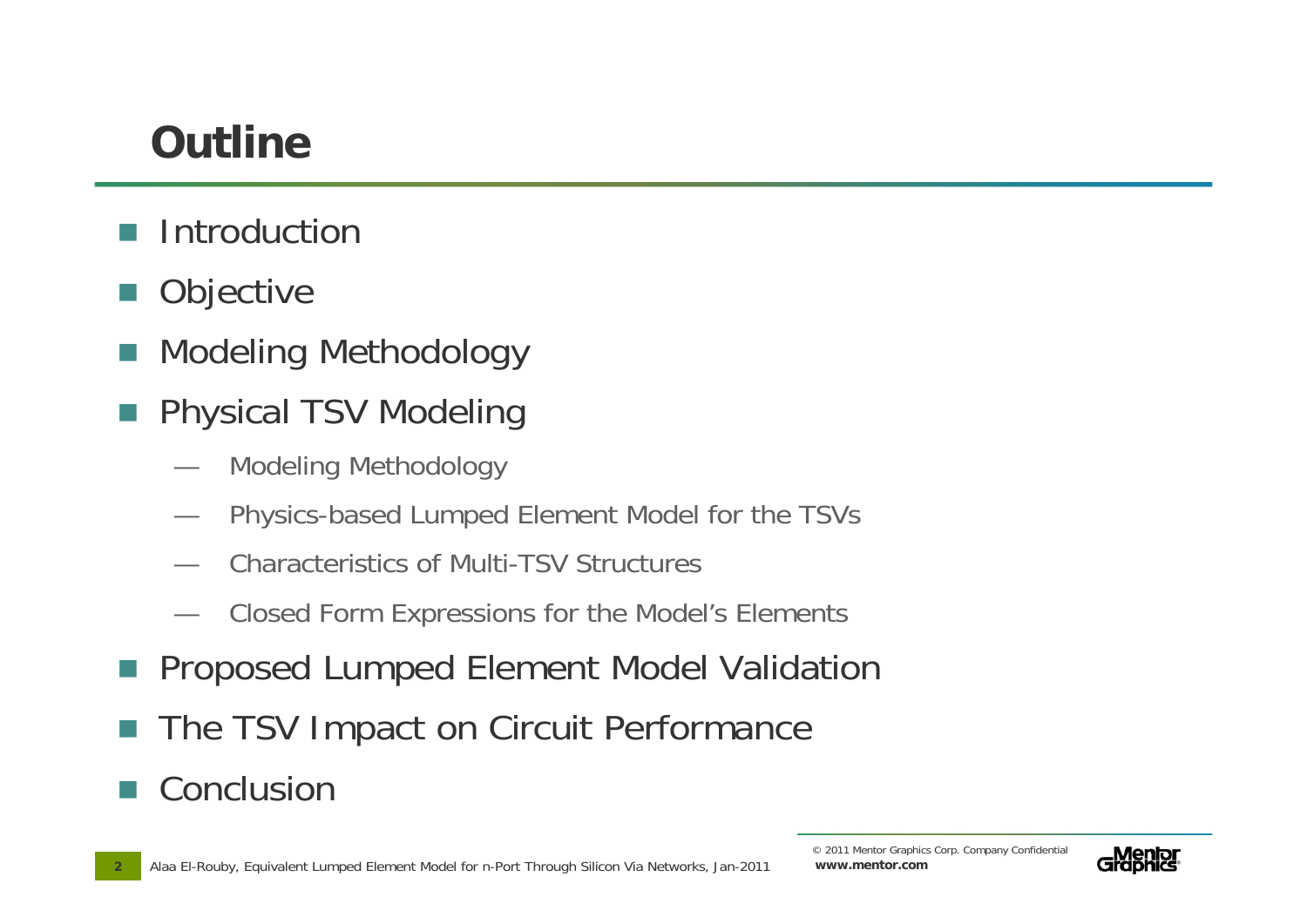## **Introduction (1)**

- Increased power consumption and delay due to increased wiring resistance and capacitance have become a major obstacle for further improving the performance of integrated circuits.
- 3D-integration using Through Silicon Vias (TSVs) is a promising solution for higher integration allowing for higher system speed and lower power consumption.
- TSV technology, also, provides other advantages such as:
	- high interconnect density,
	- small footprint, and
	- heterogeneous integration of the various materials and technologies.

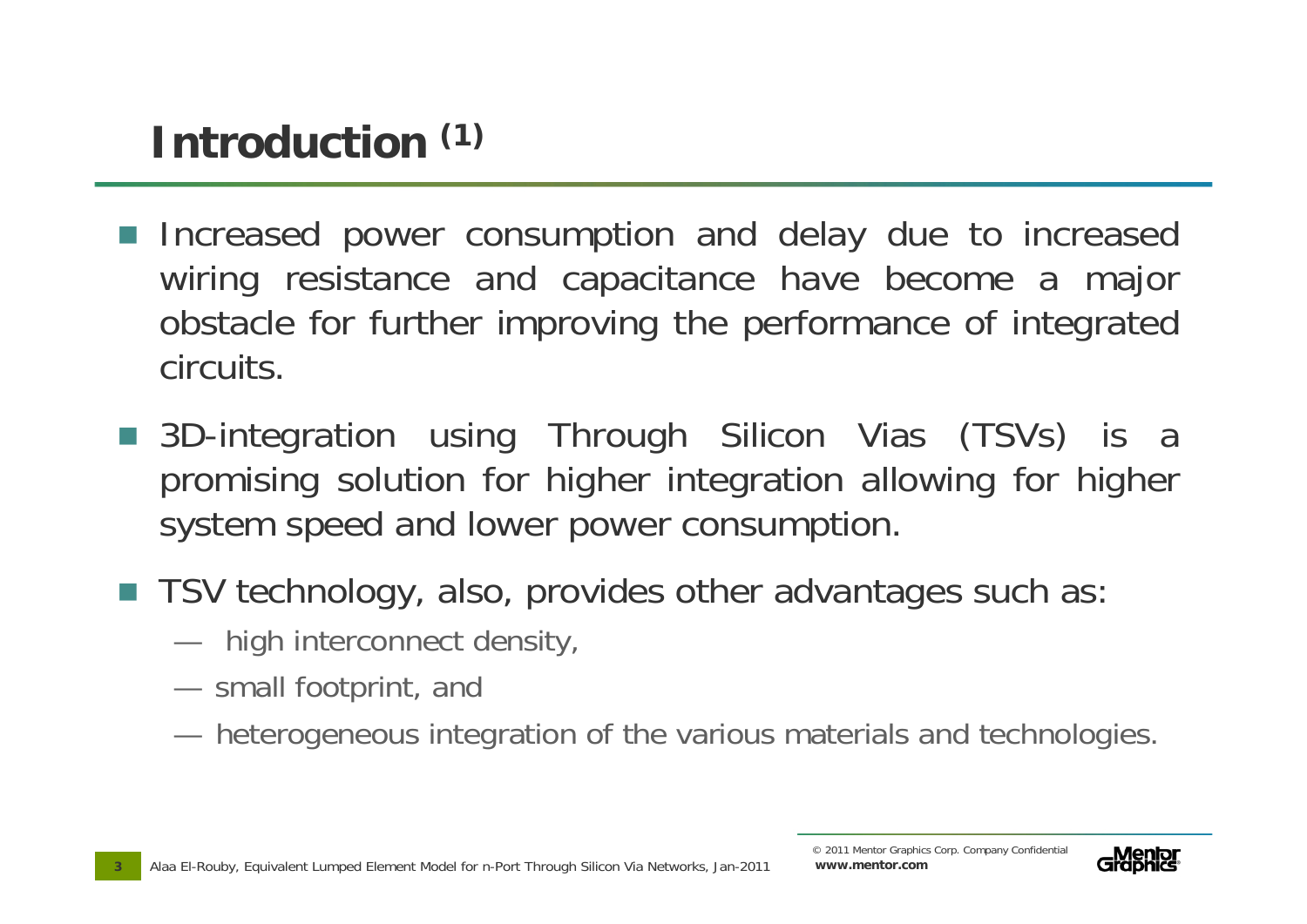### **Introduction (2)**

- The characteristics of a TSV are dependent on its geometrical and electrical parameters.
- There is a number of configurations for TSV-based 3D IC integration.



**An Example of "stacked" 3D IC with TSV**



#### **Typical TSV structure**

(a) 3D view, (b) top view and (c) side view

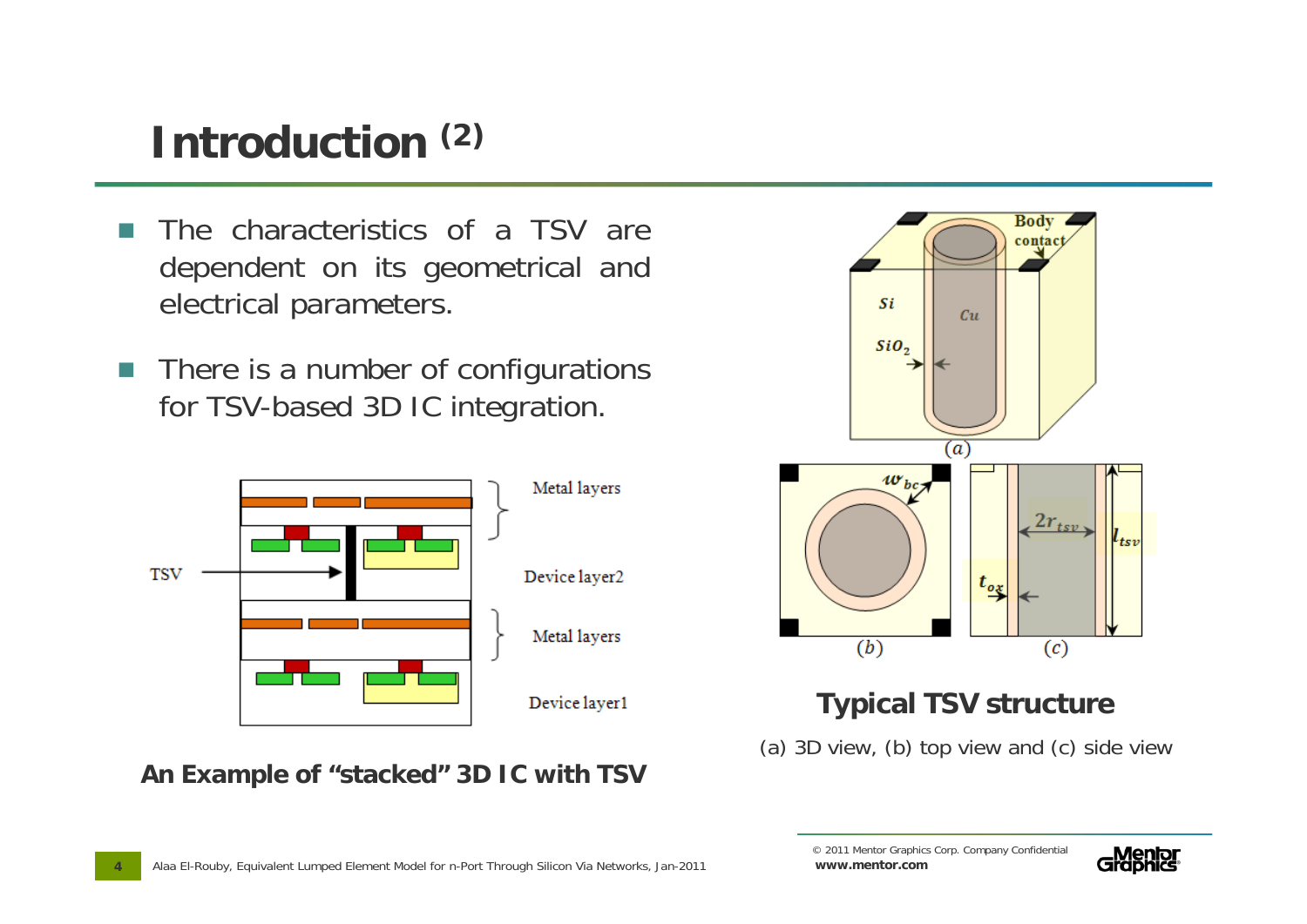### **Objective**

- The objective of this research is set to introduce a complete and robust model that accurately captures:
	- all the loss modes of a TSV,
		- In conductor (resistance and skin effect)
		- In substrate (resistance)
	- coupling parasitics (R, L and C) between TSVs,
	- the TSV nonlinear capacitance and resistance of the depletion region (MOS) effect.

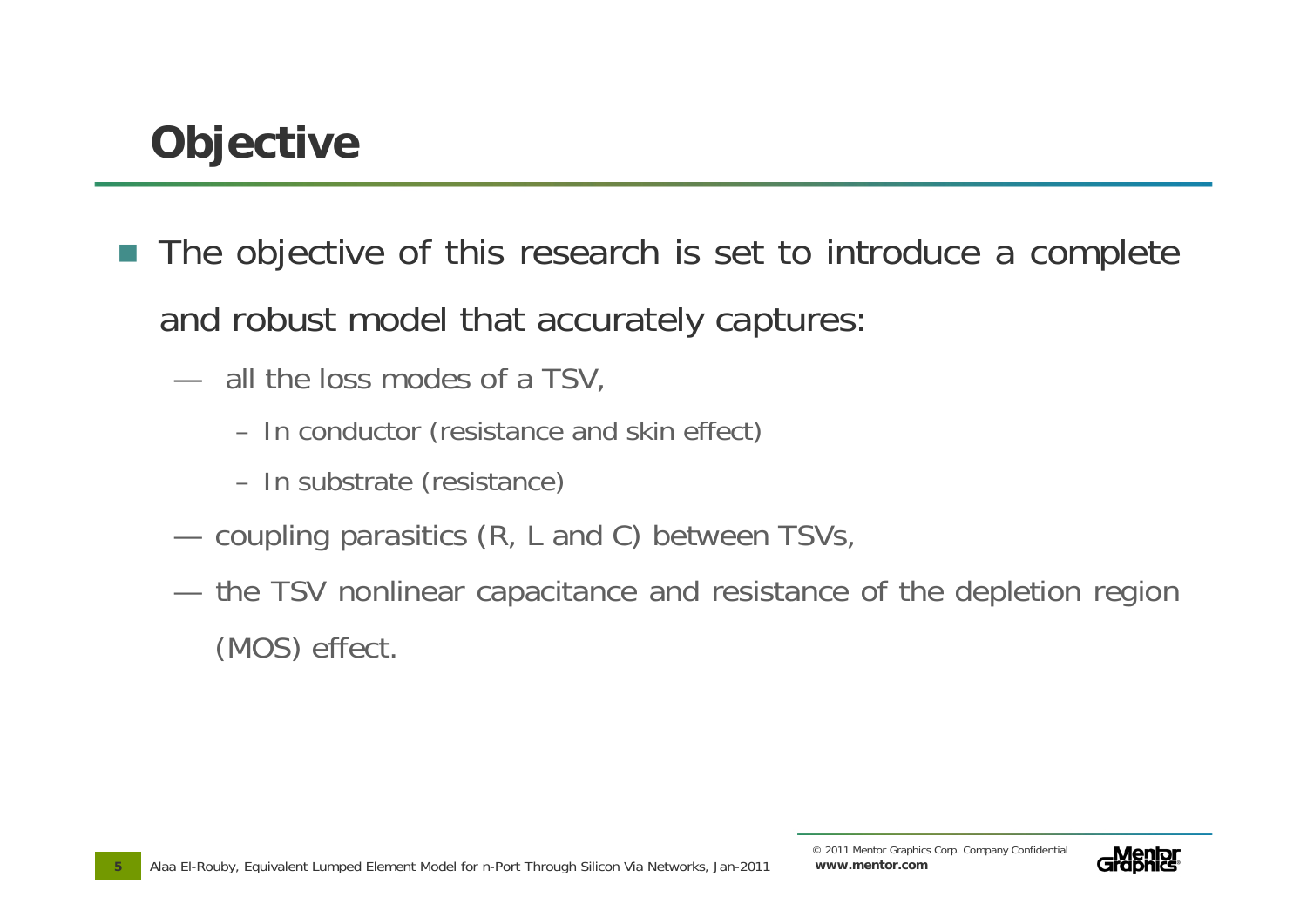### **Modeling Methodology**

(a) propose a physics-based lumped element model for two adjacent TSVs,

(b) simulate the structure of the two adjacent TSVs using EM simulation

(c) use the results of EM simulator to optimize the physics-based lumpedelement values under a number of different setups

(d) use the dimensional analysis method to develop closed-form expressions for the values of model lumped elements

(e) use the results of step (c) to optimize the coefficients of the closed-form expressions from (d)

(f) validate the model with its elements' value using the closed-form expressions of step (e) against EM simulation.

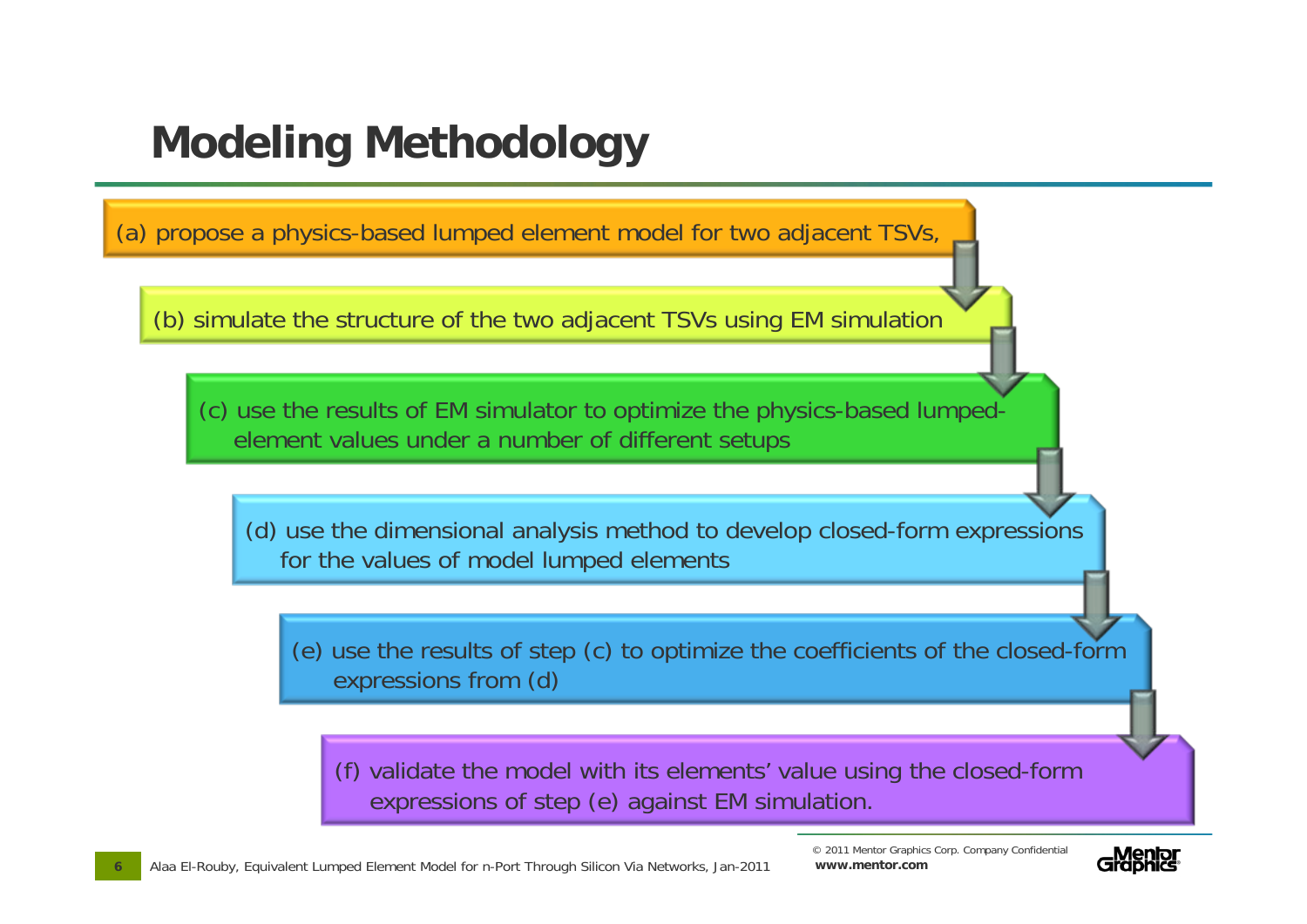#### **Physics-Based Proposed Model**



**7**





| <b>Circuit</b>              | <b>Physical meaning</b>                                       |
|-----------------------------|---------------------------------------------------------------|
| element                     |                                                               |
| $R_0, L_0$                  | Ohmic loss of the conductor                                   |
| $R_1, L_1$                  | Skin effect of the conductor                                  |
| $\mathcal{C}_{ox}$          | Capacitance of the oxide                                      |
| $C_{dep}$ , $R_{dep}$       | Silicon substrate depletion region capacitance and resistance |
| $C_{\rm si}$ , $R_{\rm si}$ | Silicon substrate capacitance and resistance                  |
| $C_c, R_c, L_m$             | Capacitive, resistive, and inductive coupling                 |

Alaa El-Rouby, Equivalent Lumped Element Model for n-Port Through Silicon Via Networks, Jan-2011

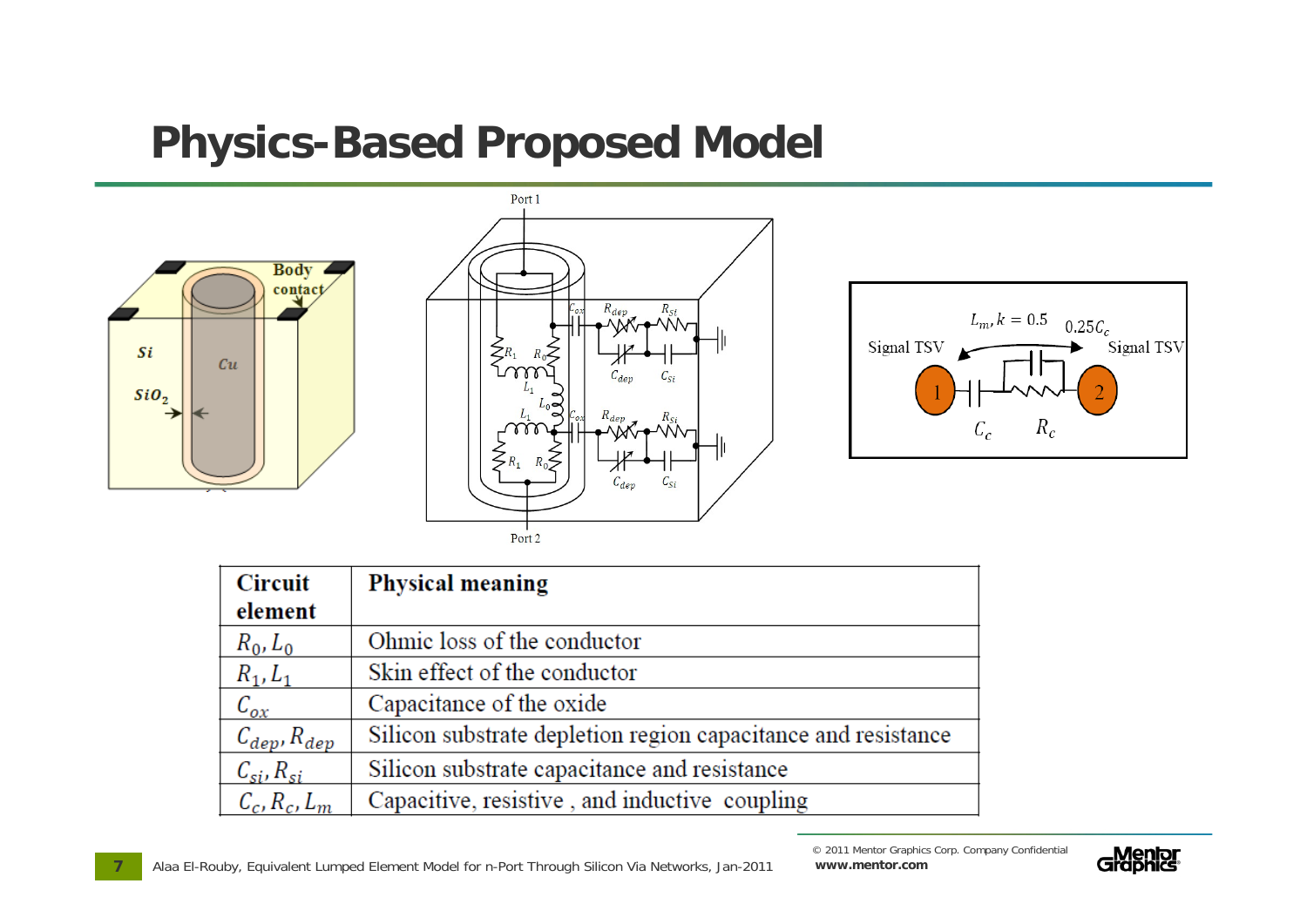#### **A Set of Test Multi-TSV Arrangements**

m. The parasitics of two adjacent TSVs are investigated under different arrangements as shown below



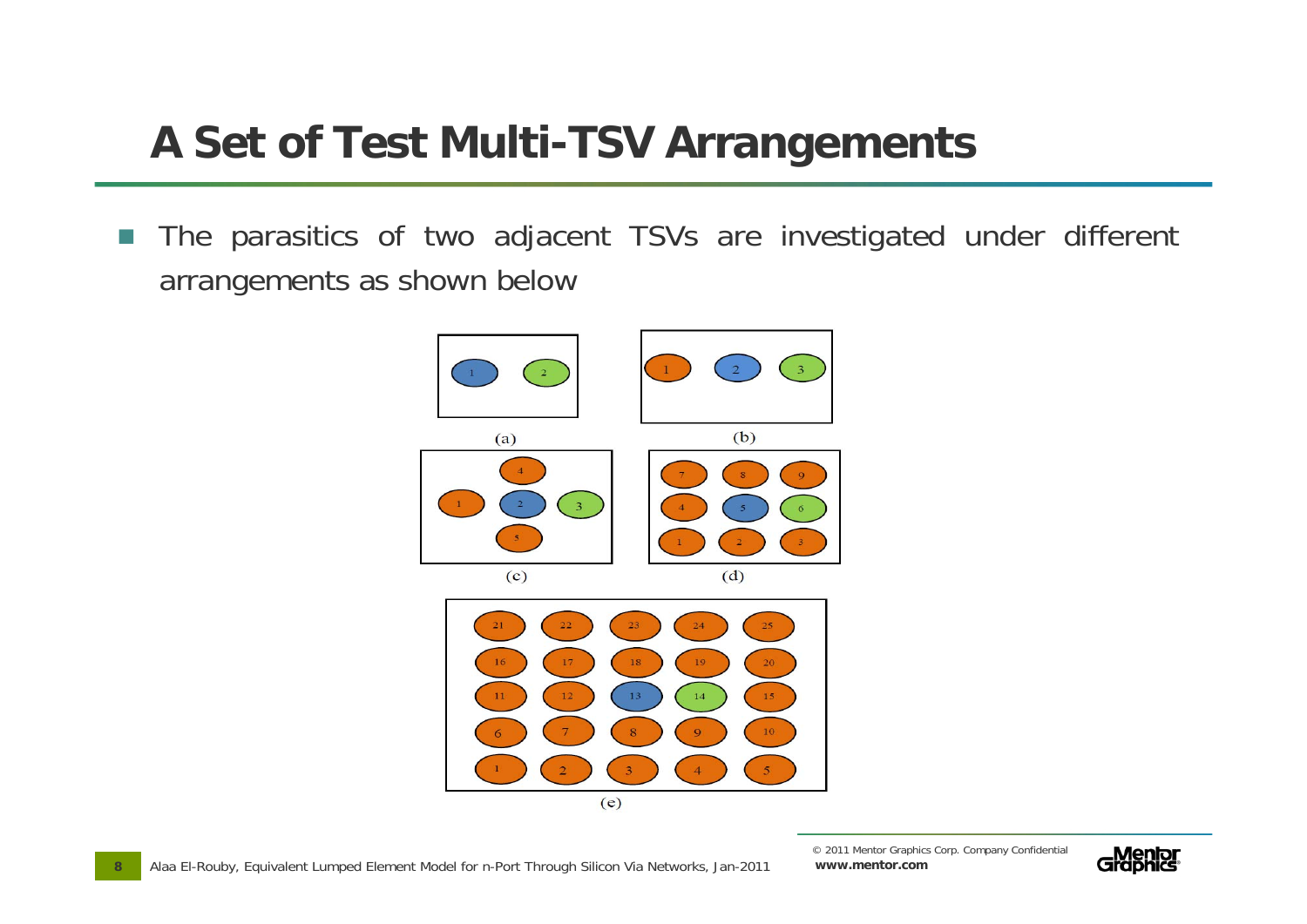#### **Characteristics of Multi-TSV Structures(2)**



The equivalent resistance of a TSV for three test cases.

The equivalent Inductance of a TSV for three test cases

 $\rightarrow$  Results show that the TSV self resistance and inductance slightly affected (negligible) by the arrangement of the TSVs around it.`

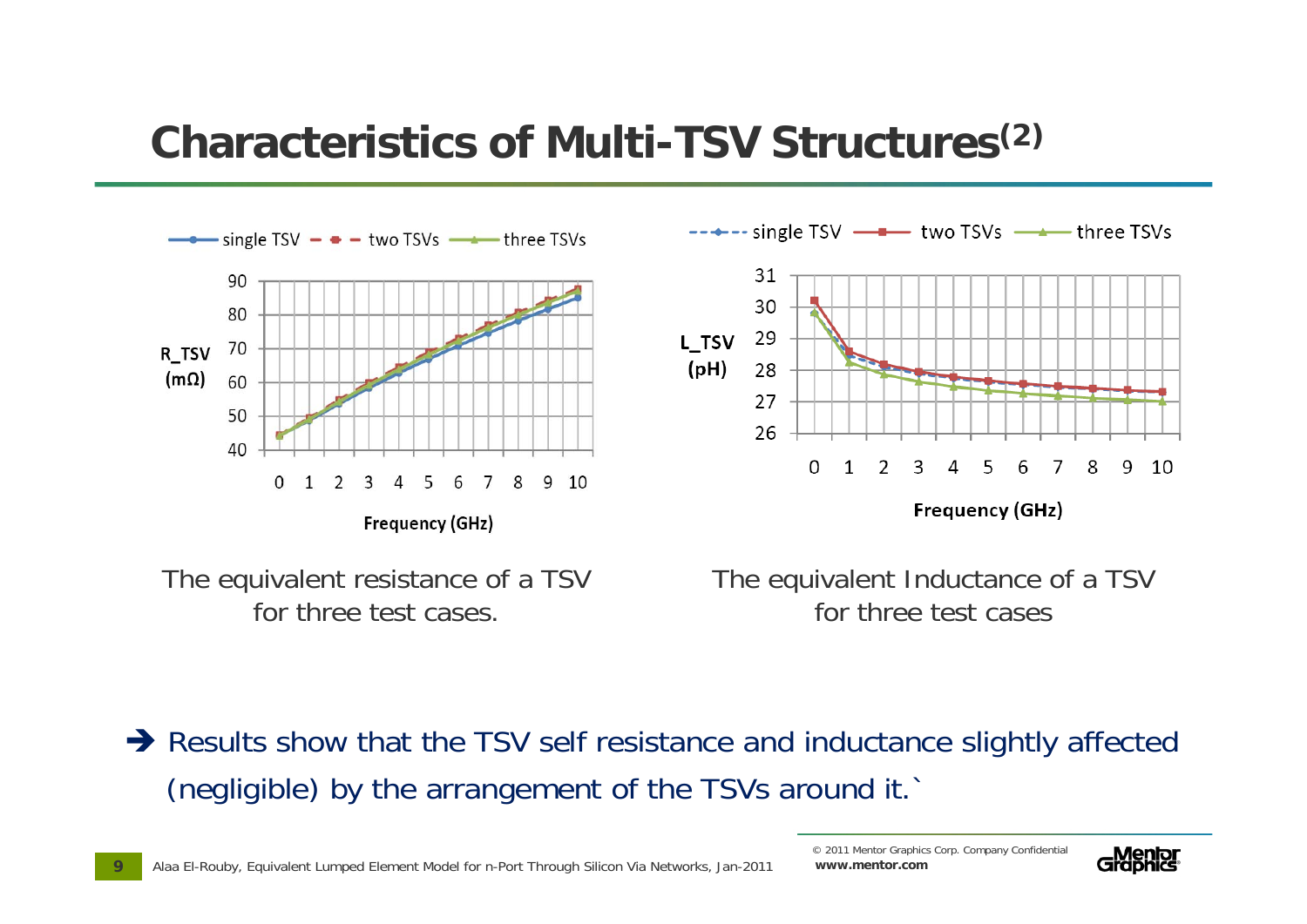#### **Characteristics of Multi-TSV Structures(3)**



Capacitive coupling normalized w.r.t. the total capacitance of the TSV in the center.



Resistive coupling normalized w.r.t. the total resistance of the TSV in the center.



Inductive coupling normalized w.r.t. the total inductance of the central TSV.

- $\rightarrow$  Capacitive and resistive coupling are **weak**  $\rightarrow$  insignificant beyond the 1<sup>st</sup> line of neighbors around the TSV in center.
- $\rightarrow$  Inductive coupling is **strong**  $\rightarrow$  significant coupling extends to the 2nd line of neighbors around the TSV in center.

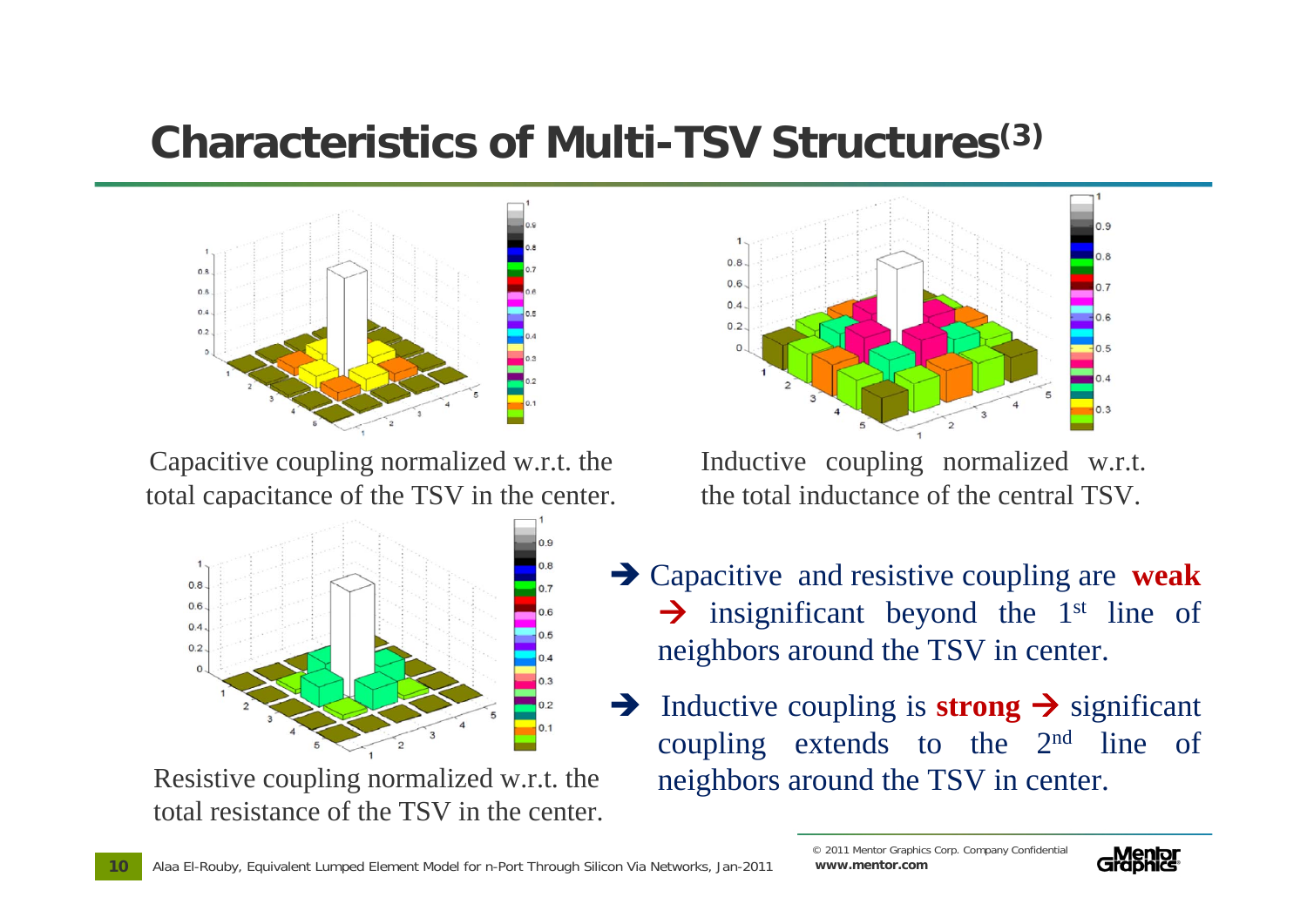#### **A Set of Test Multi-TSV Arrangements**

m. The parasitics of two adjacent TSVs are investigated under different arrangements as shown below



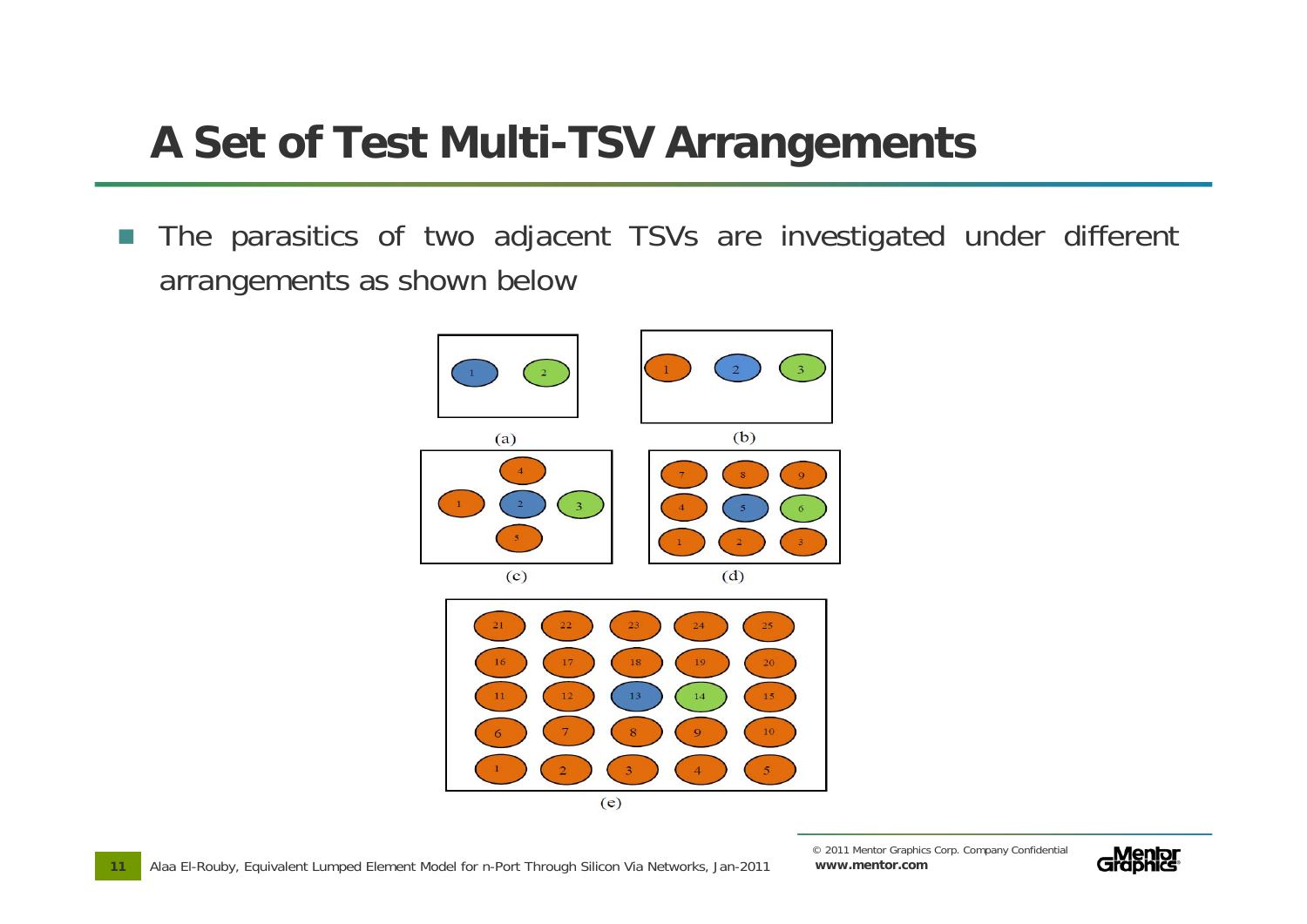#### **Characteristics of Multi-TSV Structures(4)**

**Coupling capacitance**  $-\blacksquare$  (b)  $\rightarrow$  (c)  $\rightarrow$  (d)  $\rightarrow$  (e) 35 30 25  $\begin{array}{c}\n\overline{45} \\
\overline{520} \\
\overline{545}\n\end{array}$  $10$ 5  $\Omega$ 10 25 5 15 20 TSV Pitch(um)

# coupling capacitance for different



coupling inductance for different TSV arrangements

**Coupling Resistance** 



TSV arrangements coupling resistance for different TSV arrangements

> $\rightarrow$  Coupling capacitance and resistance showed clear dependency on TSV arrangement, while coupling inductance remains "almost" constant.

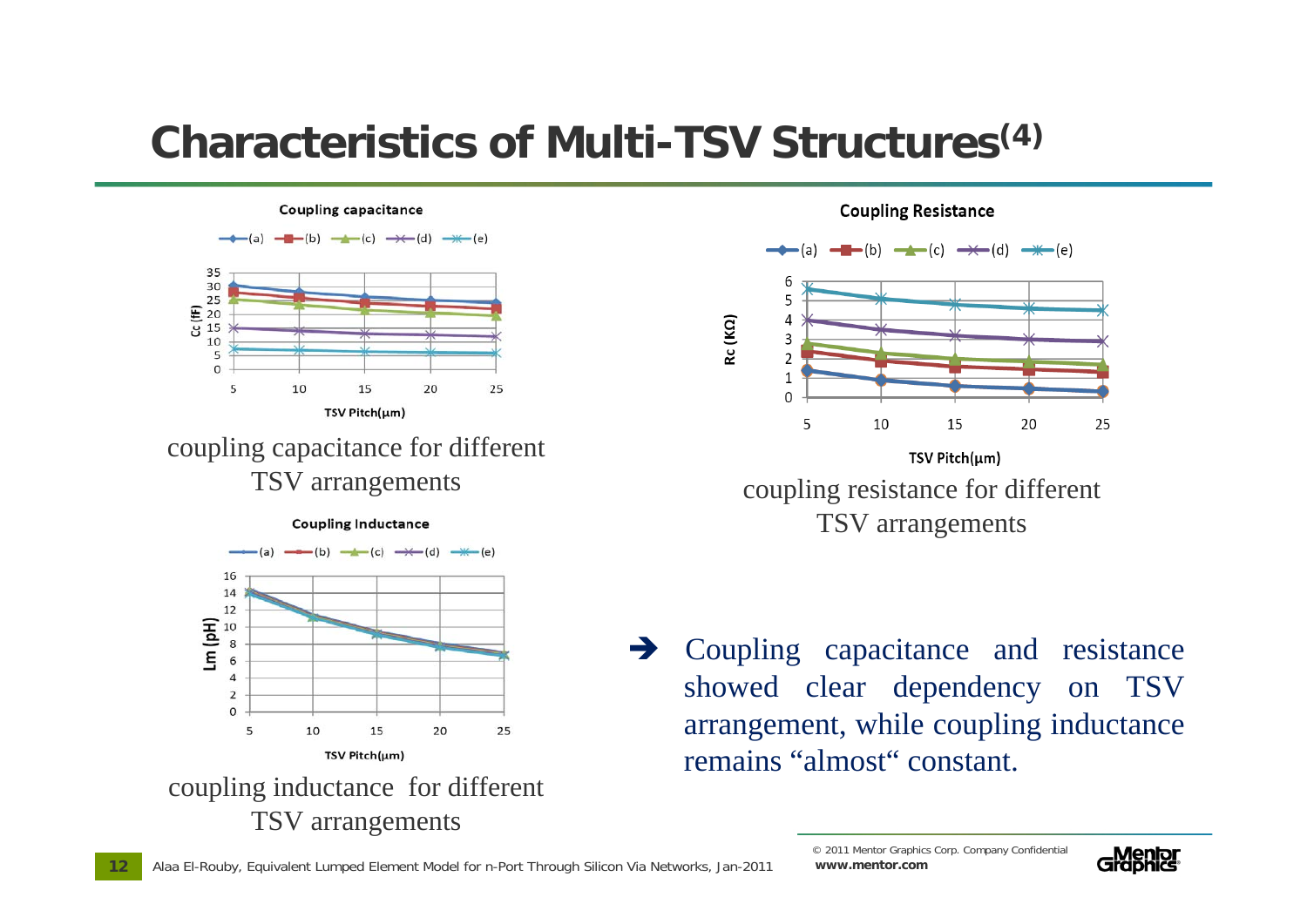#### **Closed Form Expressions for the Model Elements**

F Using the dimensional analysis, we developed the following closed form expressions

$$
R_{0} = \frac{330 \ln(1+0.01 \frac{l_{tsv}}{r_{tsv}})}{2\pi \sigma_{c} r_{tsv}}
$$
\n
$$
R_{1} = \frac{200 \ln(1+0.01 \frac{l_{tsv}}{r_{tsv}})}{2\pi \sigma_{c} r_{tsv}}
$$
\n
$$
R_{2} = \frac{200 \ln(1+0.01 \frac{l_{tsv}}{r_{tsv}})}{2\pi \sigma_{c} r_{tsv}}
$$
\n
$$
R_{3} = \frac{\left(\frac{l_{tsv}}{r_{tsv}}\right)^{2} \ln(1+\frac{w_{bc}}{r_{tsv}})}{2\pi \sigma_{c} r_{tsv}}
$$
\n
$$
R_{4} = \frac{434 \mu_{0} r_{tsv}}{2\pi}
$$
\n
$$
R_{5} = \frac{43 \mu_{0} r_{tsv}}{2\pi \sigma_{c} r_{tsv}}
$$
\n
$$
R_{6} = \frac{\ln(1+\frac{t_{ox}+w_{dc}}{r_{tsv}})}{2\pi \sigma_{s} l_{tsv}}
$$
\n
$$
R_{7} = \frac{43 \mu_{0} r_{tsv}}{2\pi}
$$
\n
$$
R_{8} = \frac{1}{2\pi}
$$
\n
$$
R_{9} = \frac{\ln(1+\frac{t_{ox}+w_{dc}}{r_{tsv}})\sqrt{1-\frac{V_{tsv}}{V_{tsv}}}}{2\pi \sigma_{s} l_{tsv}}
$$
\n
$$
R_{1} = \frac{43 \mu_{0} r_{tsv}}{2\pi}
$$
\n
$$
R_{2} = \frac{1}{2\pi}
$$
\n
$$
R_{3} = \frac{1}{2\pi}
$$
\n
$$
R_{4} = \frac{1}{2\pi}
$$
\n
$$
R_{5} = \frac{2\pi c_{0} c_{s} l_{tsv}}{\sqrt{1-\frac{V_{tsv}}{V_{tsv}}}}
$$
\n
$$
R_{6} = \frac{2\pi c_{0} c_{s} l_{tsv}}{\sqrt{1-\frac{V_{tsv}}{V_{tsv}}}}
$$
\n
$$
R_{7} = \frac{43 \mu_{0} r_{tsv}}{2\pi}
$$
\n
$$
R_{8} = \frac{1}{2\pi}
$$
\n

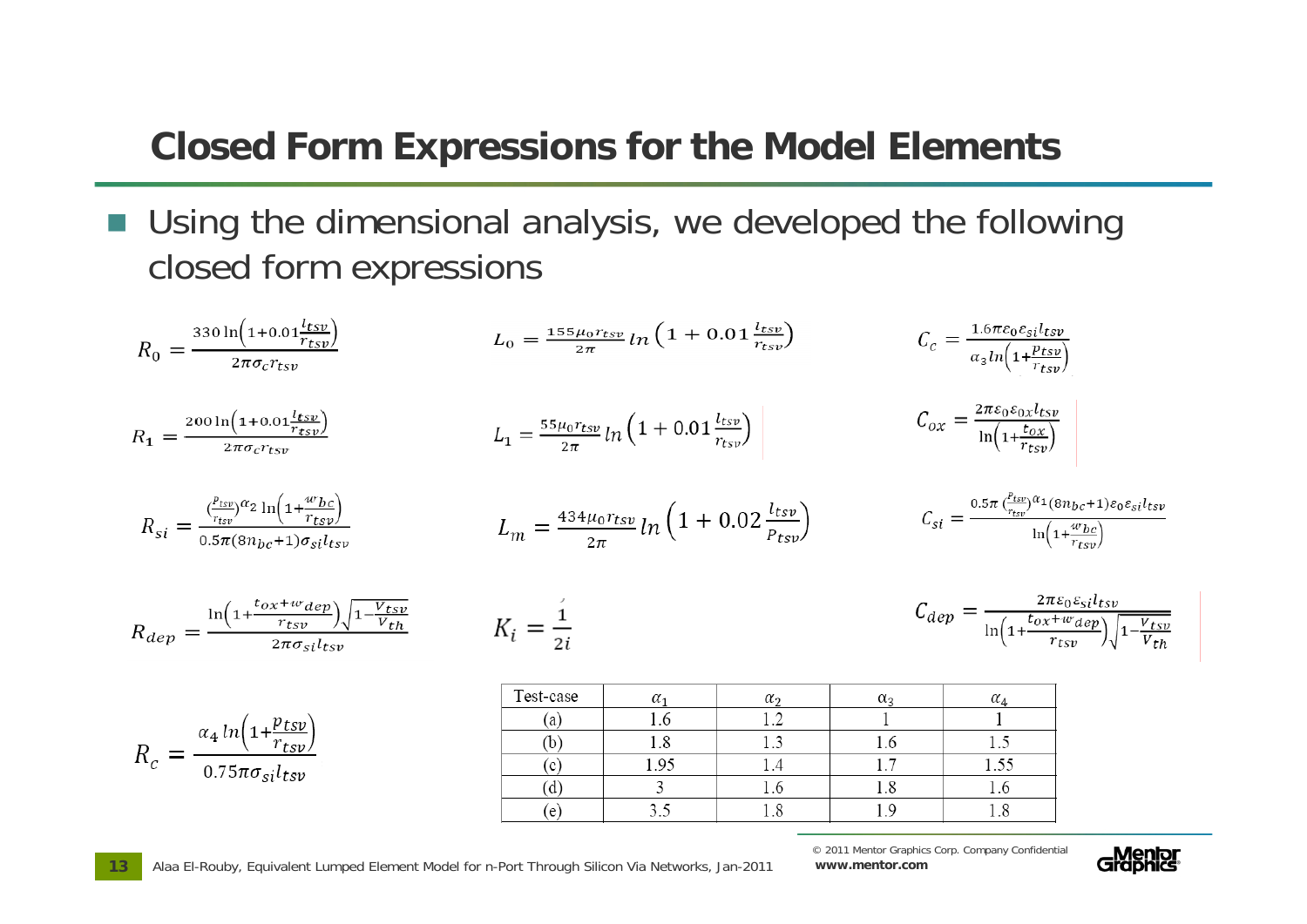#### **TSV Model Validation Against EM Simulation**



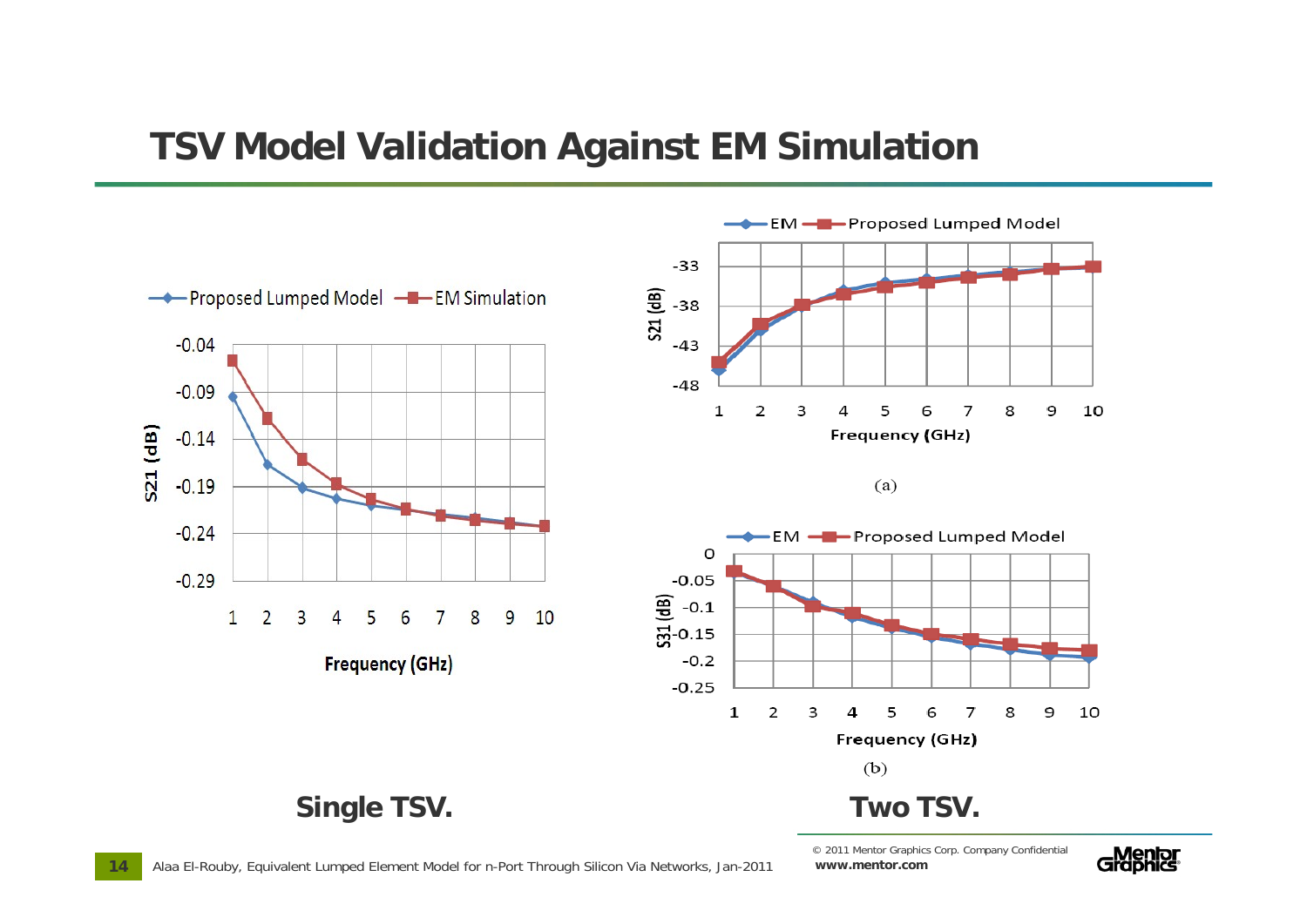#### **Model Usage Time Domain**



A comparison of the quasi-static EM simulations against the proposed exact lumped element model simulations for a single TSV

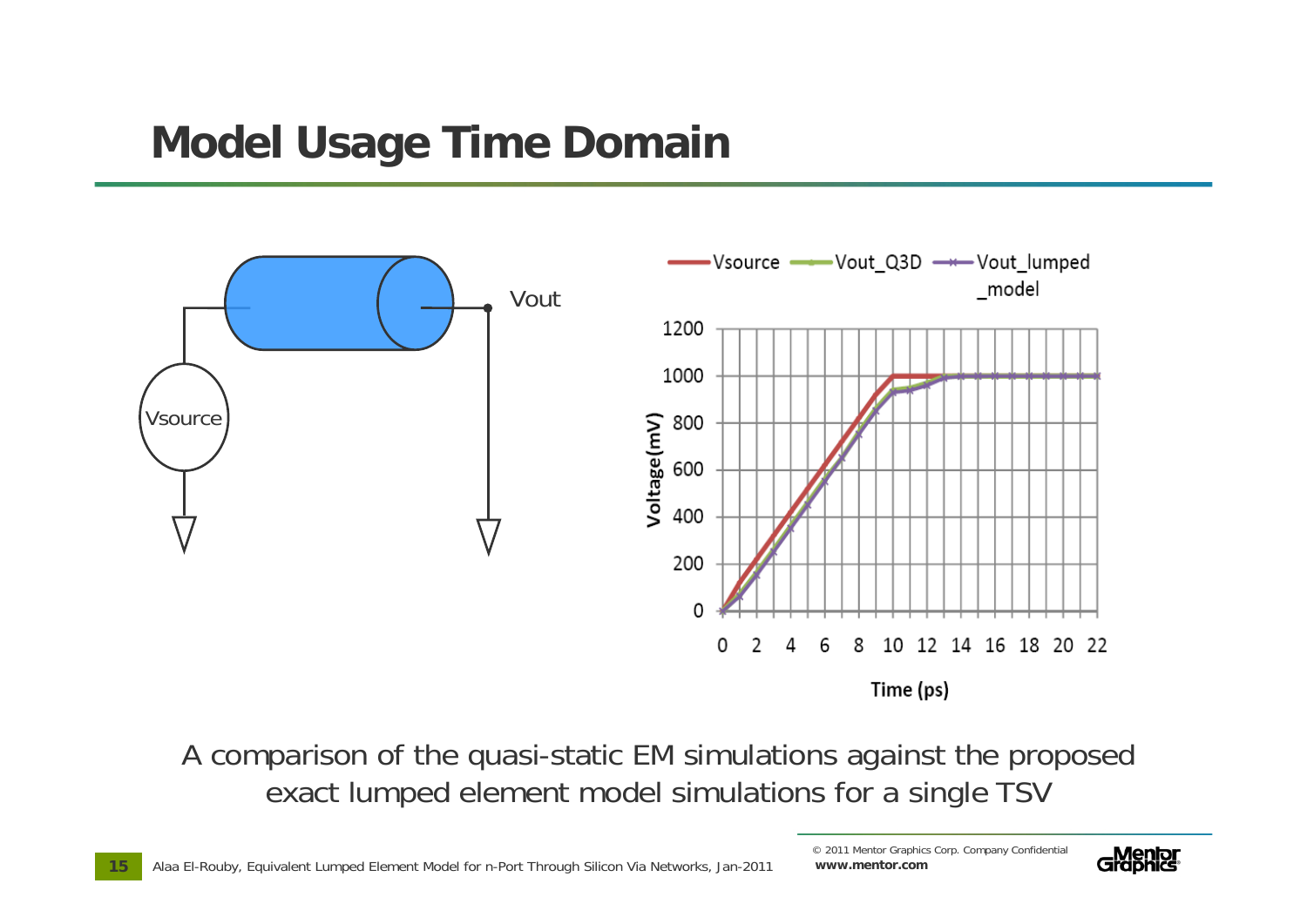#### **Conclusion**

- An equivalent lumped element model of multiple TSVs is introduced,
- Closed-form expressions for the values of the model elements (R, L and C) of different TSVs structures are presented.
- Results showed that:
	- the self resistance and inductance of a TSV are "almost" independent of the TSV arrangement.
	- coupling capacitance and resistance are **clearly dependant** on the TSV arrangement, while the coupling inductance are **"almost" independent** of the TSV arrangement.
	- Capacitive and resistive coupling are weak → insignificant beyond the 1st line of neighbors around the TSV in center.
	- Inductive coupling is  $strong$   $\rightarrow$  significant coupling extends to the 2nd line of neighbors around the TSV in center.